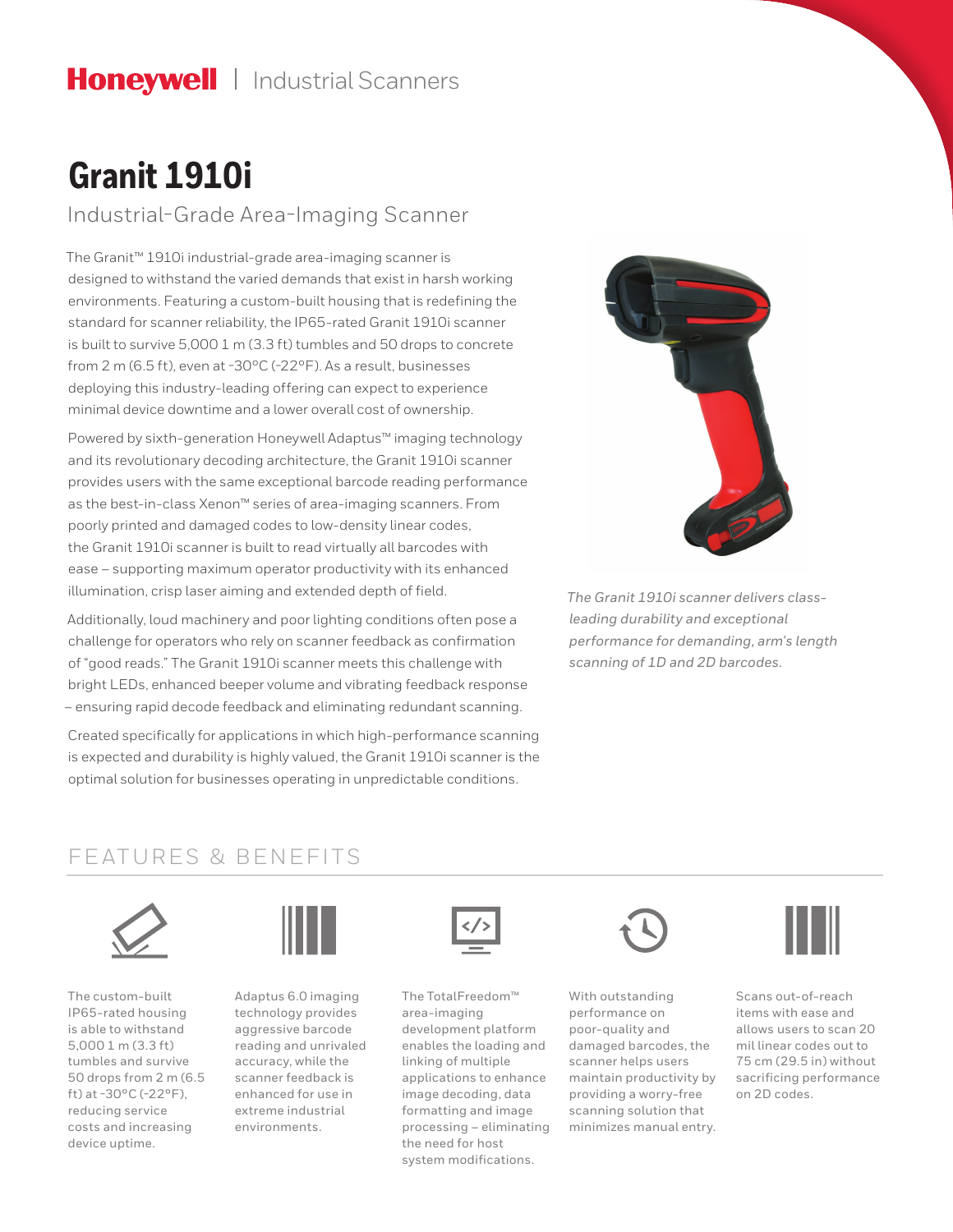## **Granit 1910i** Technical Specifications

### MECHANICAL

**Dimensions (L x W x H):** 133 mm x 75 mm x 195 mm (5.2 in x 2.9 in x 7.6 in) **Weight:** 300 g (10.6 oz)

### ELECTRICAL

**Input Voltage:** 4.0V DC to 5.5V DC **Operating Power:** 2.35 W (470 mA @ 5V DC) **Standby Power:** 0.5 W (100 mA @ 5V DC) **Host System Interfaces:** USB, Keyboard Wedge, RS-232 TTL

### **ENVIRONMENTAL**

**Operating Temperature\*:** -30°C to 50°C (-22°F to 122°F) **Storage Temperature:** -40°C to 70°C (-40°F to 158°F) **Humidity:** Up to 95% relative humidity, non-condensing **Drop:** Designed to withstand 50 2 m (6.5 ft) drops to concrete at -30°C (-22°F) **Tumble:** 5,000 1 m (3.3 ft) tumbles **Environmental Sealing:** IP65 **Light Levels:** 0 to 100,000 lux (9,290 foot-candles) **ESD:** ±20 kV air discharge, ±8 kV contact discharge

### SCAN PERFORMANCE

**Scan Pattern:** Area Imager (838 x 640 pixel array) **Motion Tolerance:** Up to 610 cm/s (240 in/s) at 16.5 cm (6.5 in) and 381 cm/s (150 in/s) at 25 cm (10 in) for 13 mil UPC **Scan Angle:** ER Focus: Horizontal: 31.6°; Vertical: 24.4° **Symbol Contrast:** 20% minimum

reflectance difference **Pitch, Skew:** 45°, 65° **Warranty:** Three-year factory warranty

\* With industrial-grade cable ordered separately.

| <b>TYPICAL PERFORMANCE*</b> | <b>EXTENDED RANGE (ER)</b>              |
|-----------------------------|-----------------------------------------|
| NARROW WIDTH                |                                         |
| 7.5 mil Code 39             | $48$ mm $-310$ mm $(1.9$ in $-12.2$ in) |
| 1.3 mil UPC                 | 15 mm $-543$ mm (0.6 in $-21.4$ in)     |
| 20 mil Code 39              | 15 mm $-749$ mm (0.6 in $-29.5$ in)     |
| 6.7 mil PDF417              | 69 mm $-226$ mm $(2.7$ in $-8.9$ in)    |
| 10 mil $DM**$               | $71$ mm $- 261$ mm (2.8 in $- 10.3$ in) |
| 20 mil OR                   | 20 mm - 495 mm (0.8 in - 19.5 in)       |
| Resolution 1D Code 39       | 5 mil (0.127 mm)                        |
| Resolution 2D DM**          | 7.5 mil (0.191 mm)                      |

\* Performance may be impacted by barcode quality and environmental conditions. \*\* Data Matrix (DM)

For a complete listing of all compliance approvals and certifications, please visit [www.honeywellaidc.com/](http://www.honeywellaidc.com/compliance) [compliance](http://www.honeywellaidc.com/compliance).

For a complete listing of all supported barcode symbologies, please visit [www.honeywellaidc.com/](http://www.honeywellaidc.com) [symbologies](http://www.honeywellaidc.com).

Adaptus, Granit, TotalFreedom and Xenon are trademarks or registered trademarks of Honeywell International Inc. in the United States and/or other countries.

All other trademarks are the property of their respective owners.

**For more information**

www.honeywellaidc.com

### **Honeywell Safety and Productivity Solutions**

9680 Old Bailes Road Fort Mill, SC 29707 800-582-4263 www.honeywell.com

Granit 1910i Data Sheet | Rev C | 02/17 © 2017 Honeywell International Inc.

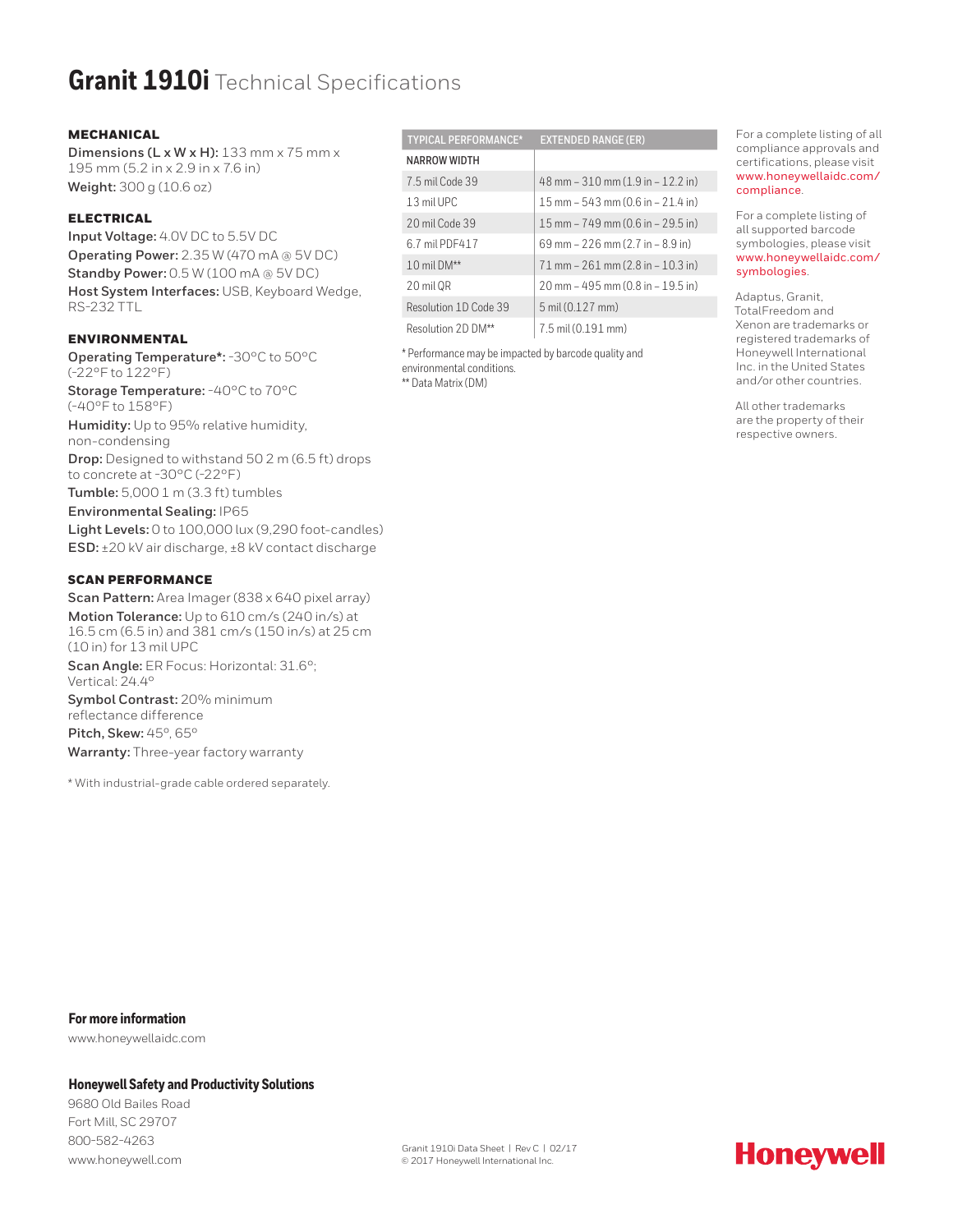# **Granit 1910i1D**

**Honeywell** THE POWER OF CONNECTED

Upgradeable Industrial-Grade Area-Imaging Scanner

The Granit™ 1910i1D industrial-grade area-imaging scanner is designed to withstand the demands of harsh working environments. Designed for real-world reliability, the IP65-rated Granit 1910i1D scanner is built to survive 5,000 1 m (3.3 ft) tumbles and 50 drops to concrete from 2 m (6.5 ft), even at -30°C (-22°F). As a result, businesses can expect to experience minimal device downtime and a lower overall cost of ownership.

The Granit 1910i1D scanner offers omnidirectional scanning of 1D codes for improved efficiency, along with the ability to affordably upgrade the device to 2D scanning as data capture needs evolve.

Powered by sixth-generation Honeywell Adaptus™ imaging technology and its revolutionary decoding architecture, the Granit 1910i1D scanner provides users with the same exceptional barcode reading performance as the best-in-class Xenon™ series area-imaging scanners. From poorly printed and damaged codes to low-density linear codes, the Granit 1910i1D scanner is built to read virtually all 1D and PDF417 barcodes with ease – supporting maximum operator productivity with its enhanced illumination, crisp laser aiming, and extended depth of field.

Additionally, loud machinery and poor lighting conditions often pose a challenge for operators who rely on scanner feedback as confirmation of "good reads." The Granit 1910i1D scanner meets this challenge with bright LEDs, enhanced beeper volume, and vibrating feedback response – ensuring rapid decode feedback and eliminating redundant scanning.



*The Granit 1910i1D scanner delivers industrial durability and exceptional performance for demanding, arm's length scanning of 1D and PDF417 barcodes.*

Created specifically for applications in which high-performance scanning is expected and durability is highly valued, the Granit 1910i1D scanner is the optimal solution for businesses operating in unpredictable conditions.

### FEATURES & BENEFITS



The custom-built IP65-rated housing is able to withstand 5,000 1 m (3.3 ft) tumbles and 50 drops from 2 m (6.5 ft) at -30 $^{\circ}$ C (-22 $^{\circ}$ F), reducing service costs and increasing device uptime.



Adaptus 6.0 imaging technology provides aggressive barcode reading and unrivaled accuracy, while the scanner feedback is enhanced for use in extreme industrial environments.



The TotalFreedom™ area-imaging development platform enables the loading and linking of multiple applications to enhance image decoding, data formatting, and image processing – eliminating the need for host system modifications.



With outstanding performance on poor-quality and damaged barcodes, the scanner helps users maintain productivity by providing a worry-free scanning solution that minimizes manual entry.



Scans out-of-reach items with ease and allows users to scan 20 mil linear codes out to 75 cm (29.5 in).